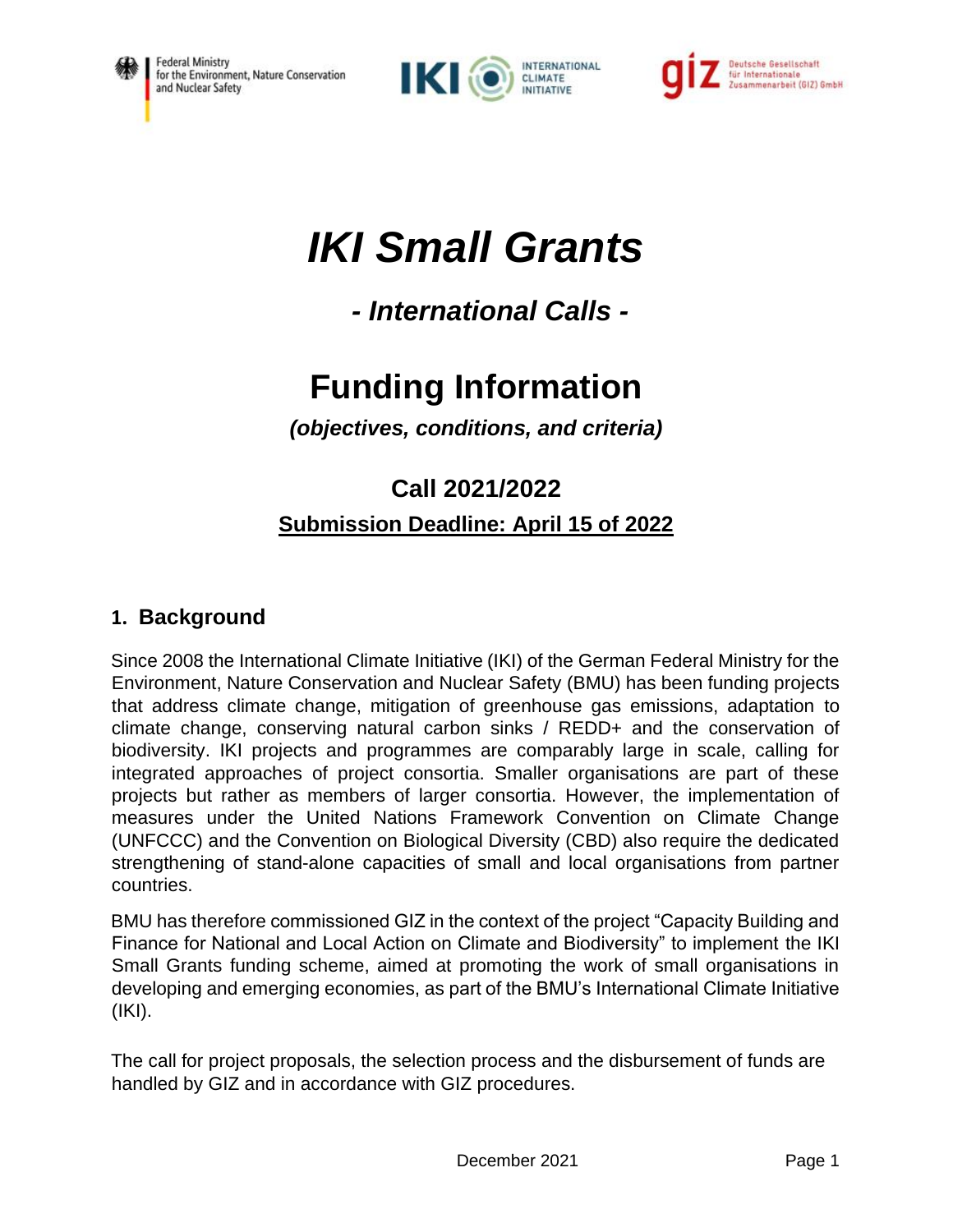





#### **2. Objectives**

The focus of the IKI Small Grants scheme is to provide support to the implementation of both the United Nation Framework Convention on Climate Change (UNFCCC) in enacting the Paris Agreement as well as to the Convention on Biological Diversity (CBD) in addressing the global loss of biodiversity (Aichi Targets and the goals of the post-2020 Global Biodiversity Framework). With the IKI Small Grants scheme, BMU extends its IKI strategy and outreach to small national, regional, and local organisations to encourage active citizen involvement and local approaches to threats caused by climate change and biodiversity loss. They will be supported through the financing of their proposed projects and will also receive support through accompanying measures for capacity development of their organisations. Furthermore, GIZ will work with the organisations where possible and necessary in enlarging their networks and integrating their activities into national policy objectives.

Project proposals must clearly address one of the IKI funding areas (although in some cases project concepts might address more than one funding area):

- Mitigating greenhouse gas emissions
- Adapting to the impacts of climate change
- Conserving natural carbon sinks / REDD+
- Conserving biological diversity

Please note that project proposals must clearly focus on solving challenges related to climate change and/or the loss of biodiversity. Proposals with another key focus will not be considered.

Please refer to the IKI homepage for details on the four IKI funding areas: [https://www.international](https://www.international/)[-climate-initiative.com/en/issues](https://www.international-climate-initiative.com/en/issues/)

Innovative and ambitious projects with the focus of mitigating greenhouse gas emissions are explicitly invited and especially welcome.

Proposals that aim at contributing to gender equality and address gender-specific issues are also encouraged. A limited number of projects which particularly address gender issues or are submitted by women's rights organisations or networks will be selected.

Also, young people are disproportionately affected by the consequences of climate change - in the future and in the present. They bring in their perspectives for innovation and commitment, and their approaches will shape future policies. Project proposals that involve the engagement of young people are therefore particularly encouraged.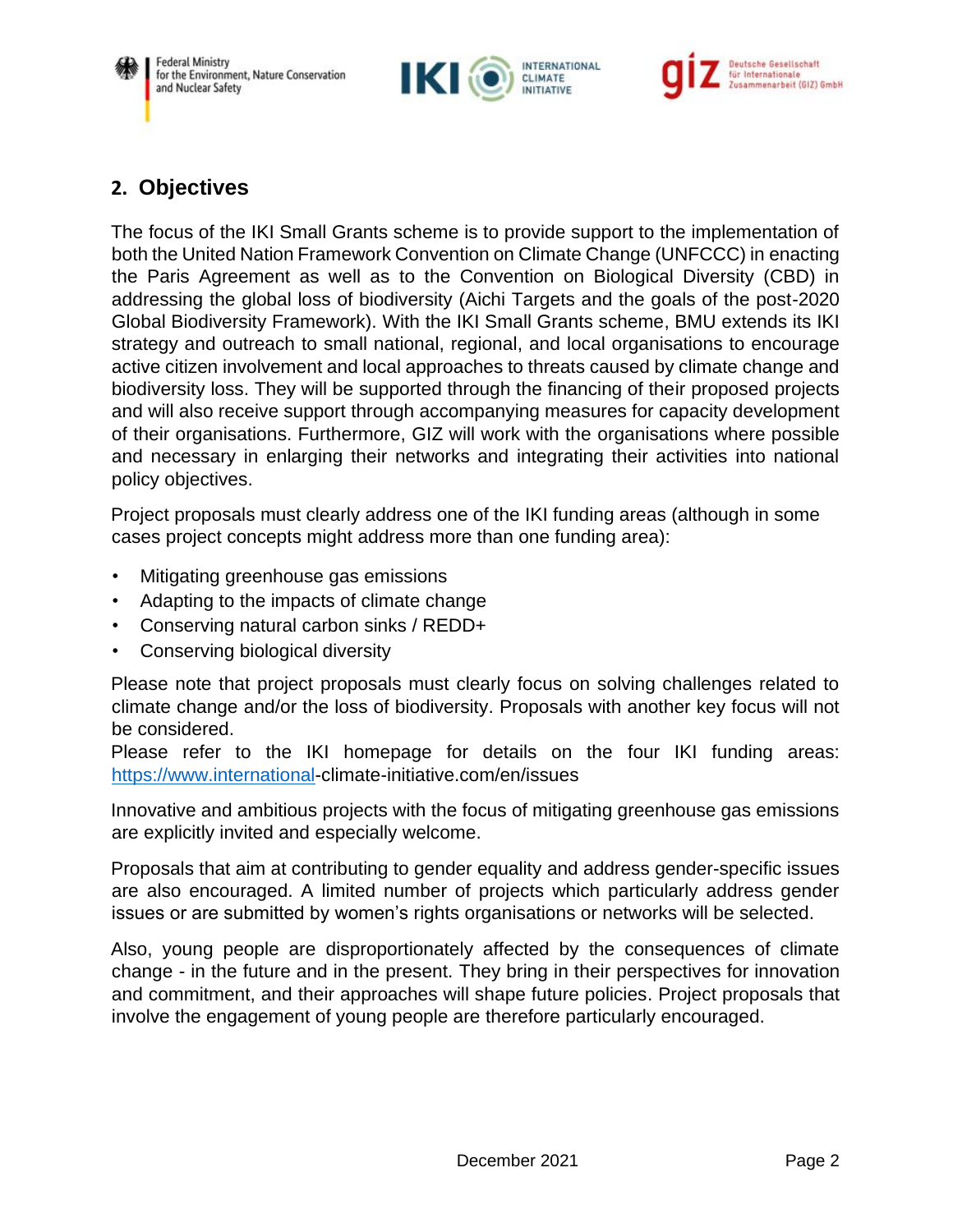





#### **3. Partner countries**

Applicants of project proposals must be based and registered in countries that fulfil the criteria for Official Development Assistance (ODA) defined by the Development Assistance Committee (DAC) of the Organisation for Economic Co-operation and Development (OECD). Please consult the DAC List of ODA Recipients<sup>1</sup>. Projects must be implemented in countries included in this list. Projects with a global focus will not be funded.

Please note that proposals for projects in countries that are official or potential candidates for EU membership - Albania, Bosnia-Herzegovina, Kosovo, Montenegro, Serbia, and Northern Macedonia - are no longer eligible for IKI Small Grants as they are addressed by other BMU funding programmes.

#### **4. Conditions for funding**

The IKI Small Grants scheme will select project proposals with a total funding volume between EUR 60,000 and EUR 200,000. Proposals with financial requests over or under the above amounts will not be considered.

Project funding can be granted to

- not-for-profit organisations
- for-profit non-government organisations if they pursue strictly non-profit objectives within the scope of their proposed project

Individuals or natural persons, one-person organisations and government organisations are not eligible for funding. Also excluded are branches of organisations based in a non-ODA-country or based in one of the countries explicitly named in chapter 3.

Applicants will have to meet a set of requirements such as legal status and accounting capabilities and provide evidence for these.

- Only organisations which are operative for at least three years are eligible for funding,
- The average annual revenue of the organisation in the last three years should not exceed EUR 500,000 (five hundred thousand euros) and not fall below EUR 60,000
- The funding volume shall not exceed the average annual revenue of the last three years,

<sup>1</sup> https://www.oecd.org/dac/financing-sustainable-development/development-finance-standards/DAC-List-ODA-Recipients-for-reporting-2021-flows.pdf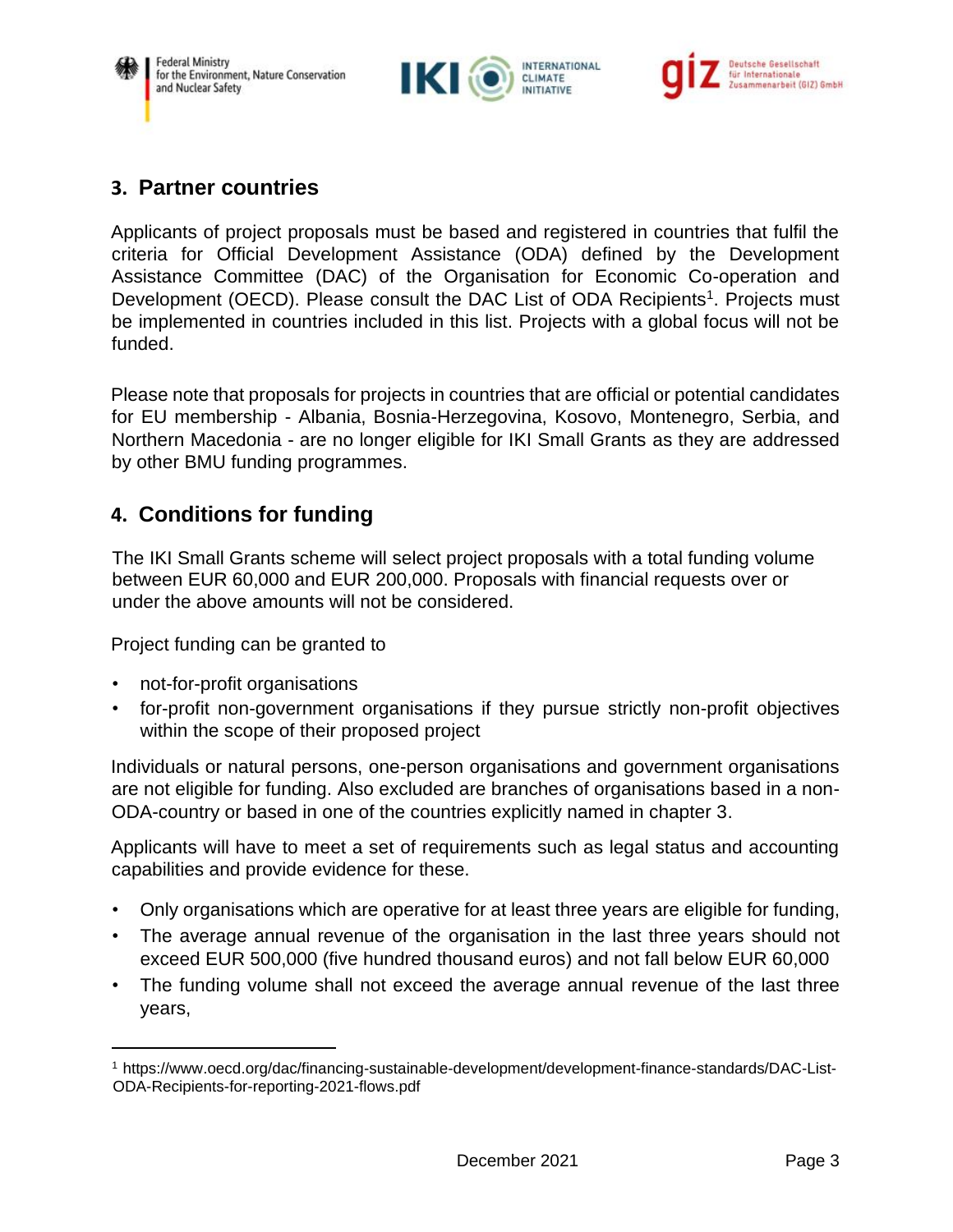





- There have been no allegations or investigations of corruption or other offences (e.g. fraud, embezzlement, breach of trust) against the organisation, its board members or officers in the last five years,
- For further information regarding the application process read our "application guidelines". This document can be downloaded on the IKI website.

#### **5. Capacity development**

- As mentioned above IKI Small Grants is aimed at strengthening the capacities of small local, national, or regional organisations in developing and emerging economies through accompanying capacity development measures. Well-designed capacity development measures will play an important role in the evaluation and selection of project proposals.
- For profit organisations that propose a project which pursues strictly non-profit objectives are eligible for funding but will not receive the accompanying measures listed above.
- In addition to the requested project funding, an amount of up to EUR 10,000 may be budgeted for capacity development measures for non-profit organisations. For details regarding those capacity development measures, and budget please also consider all information given in the IKI Small Grants online application system and in the application guidelines.

#### **6. Conceptional priorities**

We explicitly encourage projects which:

- support the implementation or increase the ambition of nationally determined contributions (NDCs),
- support action on the ground to contribute to the UN Decade on Ecosystem Restoration 2021-2030
- support the engagement of young people<sup>2</sup>
- address the risks, challenges and opportunities of global megatrends (e.g. increasing demand for natural resources, rapid urbanization, digitalisation) or the COVID-19 pandemic in the context of climate change and biodiversity loss,
- support a just transition of economies towards decarbonization including fair social change especially for underprivileged groups,
- strengthen networks, knowledge sharing and cooperation of organisations working on climate change and biodiversity related issues,

<sup>&</sup>lt;sup>2</sup> "Youth" includes persons aged 15-30 years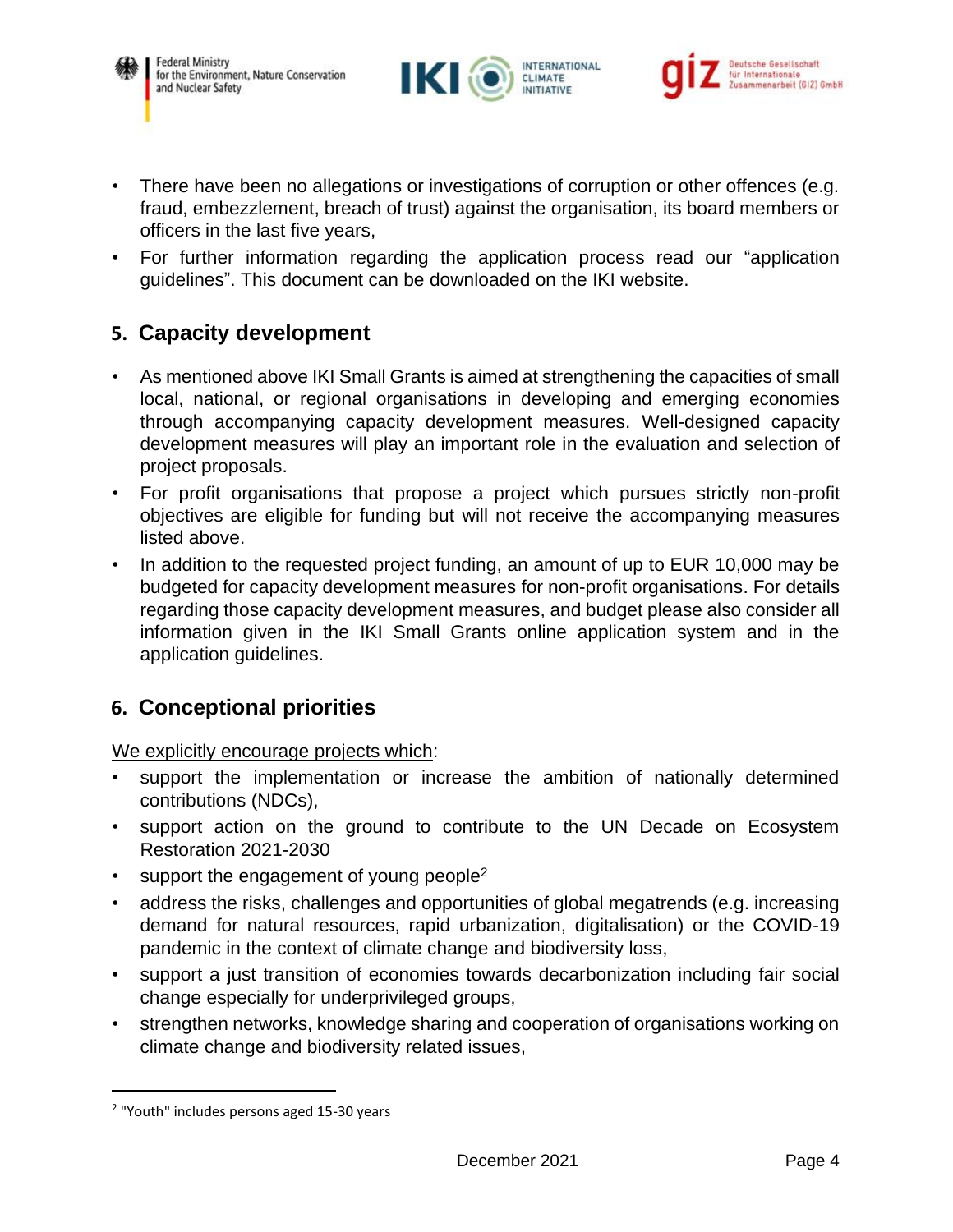

**Federal Ministry** for the Environment, Nature Conservation and Nuclear Safety





- develop and promote the use of climate smart technologies,
- contribute to awareness building and education regarding climate change and biodiversity,
- develop and introduce economic incentives favourable for climate and biodiversity,
- Proposals that engage in cross-sectoral and multi-stakeholder cooperation, involve the local population, and strengthen gender equality in society are encouraged. The project should be embedded within an enabling environment and produce tangible and practical results that can be replicated further.

The IKI Small Grants scheme will not finance research projects unless they have a strong implementation component.

#### **7. Selection criteria**

We recommend paying special attention to the following selection criteria:

- The relevance of the proposed project for the objectives of IKI Small Grants (as specified in this funding information and on the [IKI website\)](https://www.international-climate-initiative.com/en/issues),
- The quality of the project concept and ambition (comprehensibility, effectiveness, choice of appropriate methods, feasibility regarding the project duration and the budget),
- The qualification of the implementing organisation / the applicant (professional expertise and experience, networking with relevant stakeholders, general accordance with the IKI Small Grants target group, clear accounting guidelines),
- The project risks and safeguards (assessment of relevant risks/safeguards and appropriate mitigating measures, likelihood of jeopardizing the project implementation or the safeguard dimensions),
- The sustainability and replicability of the proposed project (continuation of activities after the project end, embedding in other national or regional strategies, replicability in other contexts).

#### **8. Formal regulations and requirements**

- The duration of the proposed projects should be a minimum of twelve months and a maximum of two years. Longer durations may be acceptable if justified appropriately,
- Additional own funds for implementing the project are appreciated and encouraged,
- The applicant must have dedicated accounting staff and have accounting principles that ensure internal as well as external control mechanisms,